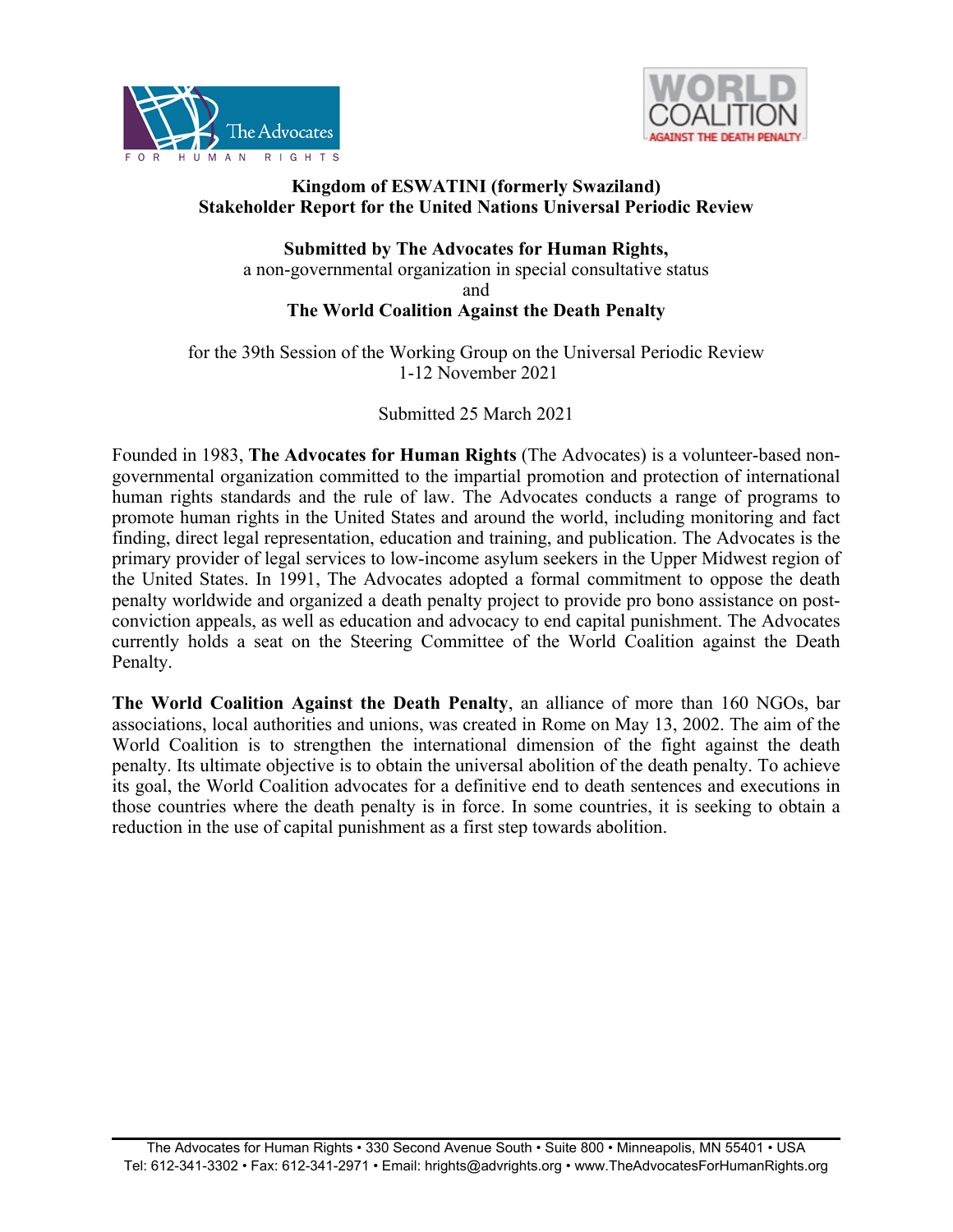# **I. EXECUTIVE SUMMARY**

1. This repor<sup>t</sup> addresses the Kingdom of Eswatini'<sup>s</sup> compliance with human rights obligations with regard to the death penalty. Eswatini has had <sup>a</sup> *de facto* moratorium on executions since 1983. 1 Since then, 45 people have been sentenced to death, and 44 of those death sentences have been commuted to life imprisonment. 2 Eswatini courts have not handed down new death sentences since 2016, but one individual remained on death row as of the end of 2019.<sup>3</sup> The death penalty remains on the books as a possible punishment for both murder and treason; unlike <sup>a</sup> conviction for murder, <sup>a</sup> conviction for treason allows imposition of the death penalty even if the defendant has not committed an intentional killing. Moreover, law enforcement continues to use torture, which is not specifically criminalized, as an investigative tool. This repor<sup>t</sup> recommends that Eswatini abolish the death penalty, ratify relevant human rights treaties, amend laws to criminalize and punish torture, adopt <sup>a</sup> zero-tolerance policy regarding torture, publicize investigations of deaths resulting from torture in prison, and increase the transparency of the criminal justice system for death penalty-related cases, including public reporting of information regarding (a) imprisonments, (b) access to counsel for those who cannot afford private counsel, and (c) treatment of persons on death row.

# **II. BACKGROUND AND FRAMEWORK**

# **A. The 2016 Universal Periodic Review of Eswatini (formerly Swaziland)**

- 2. During its second-cycle Universal Periodic Review in 2016, Eswatini received 16 recommendations specifically related to the death penalty (see items 1 through 3 below) and 25 recommendations in other related areas (4 through 7 below). Eswatini noted these recommendations. Eswatini also received several other recommendations that touch upon issues relevant to the death penalty and either did not accep<sup>t</sup> them or accepted them but made little progress in implementing these recommendations.
- 1. *Ratify the Second Optional Protocol of the ICCPR*

# **Status of Implementation: Not Accepted, Not Implemented**

- 3. Eswatini received 10 recommendations to ratify, or consider ratifying, the ICCPR-OP2. 4 Eswatini did not accep<sup>t</sup> or implement the recommendation of Namibia to consider ratifying the ICCPR-OP2 or the recommendations of Uruguay, Germany, Montenegro, Panama, Portugal, Mexico, Belgium, or Norway to ratify the ICCPR-OP2. 5
- 2. *Abolish the death penalty or institute <sup>a</sup> de jure moratorium*

# **Status of Implementation: Not Accepted, Not Implemented**

- 4. Eswatini received three recommendations, from Portugal, Australia and France, to institute <sup>a</sup> formal moratorium on the death penalty; one recommendation from Italy to consider establishing <sup>a</sup> de jure moratorium on capital executions with <sup>a</sup> view to fully abolishing the death penalty, and one recommendation from Slovenia to abolish the death penalty. 6 Eswatini did not accep<sup>t</sup> or implement these recommendations. 7
- 3. *Undertake all the necessary legislative and constitutional reforms to abolish the death penalty*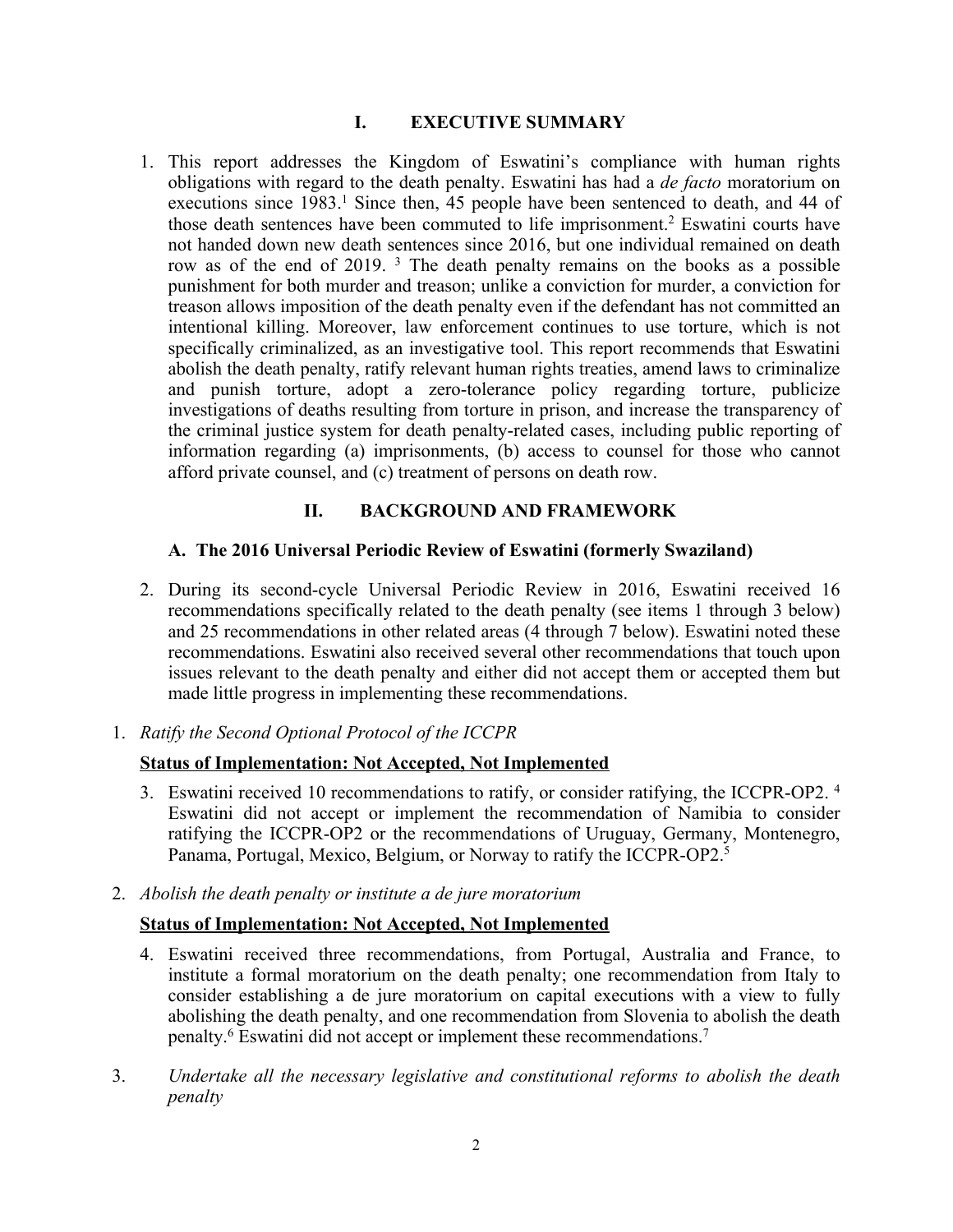# **Status of Implementation: Not Accepted, Not Implemented**

5. Eswatini received <sup>a</sup> recommendation from Mexico to undertake all the necessary legislative and constitutional reforms in order to abolish the death penalty. 8 Eswatini did not accept or implement this recommendation.<sup>9</sup>

### 4. *Improve prison conditions and treatment of people in detention*

### **Status of Implementation: Accepted, Partially Implemented**

- 6. Eswatini received recommendations from Angola and Canada to improve prison conditions and <sup>a</sup> recommendation from Cuba to ensure that human rights training is carried out more systematically and made available to all relevant interested parties, including prison staff. 10 Eswatini accepted the recommendations to improve prison conditions, 11 but prison conditions and treatment of prisoners continue to be problematic.
- *5. Ratify the Optional Protocol to the Convention against Torture and Other Cruel, Inhuman or Degrading Treatment*

### **Status of Implementation: Accepted, Not Implemented**

- 7. Eswatini received 10 recommendations, from Kenya, Uruguay, Honduras, Guatemala, Czech Republic, South Africa, Slovenia, Denmark, Togo and France<sup>12</sup> to ratify the Optional Protocol to the Convention against Torture and Other Cruel, Inhuman or Degrading Treatment. Although Eswatini accepted these recommendations in 2016, it has not ye<sup>t</sup> ratified the Optional Protocol. 13
- 6. *Adopt specific legislation criminalizing torture*

#### **Status of Implementation: Not Accepted, Not Implemented**

- 8. Eswatini received recommendations from Brazil and Togo to criminalize torture, with Togo also recommending impartial and effective investigations related to allegations of torture and punishment of the perpetrators of acts of torture.<sup>14</sup> Eswatini rejected this recommendation, 15 stating its current law was broad enough to prohibit and prosecute perpetrators of torture.
- *7. Amend the country'<sup>s</sup> Suppression of Terrorism Act (STA) and withdraw charges against human rights defenders and political opponents.*

#### **Status of Implementation: Accepted, Partially Implemented**

9. Eswatini received recommendations from Canada, the Czech Republic, Germany, Italy, Mexico, Norway, Spain, the United Kingdom, the United States, and the United Kingdom to review, amend, or repeal the Suppression of Terrorism Act (STA), in whole or in part. The STA allows police to use torture on persons perceived to be political dissidents. <sup>16</sup> Norway also recommended withdrawal of all criminal charges brought against human rights defenders and political opponents. 17 Eswatini accepted this recommendation and indicated it has implemented these recommendations by adopting legislation, effective August 8, 2017, amending the definition of "terrorist act," limiting the definition to the use of force or threat of force to achieve political objectives,<sup>18</sup> but this measure has not served to protect human rights defenders.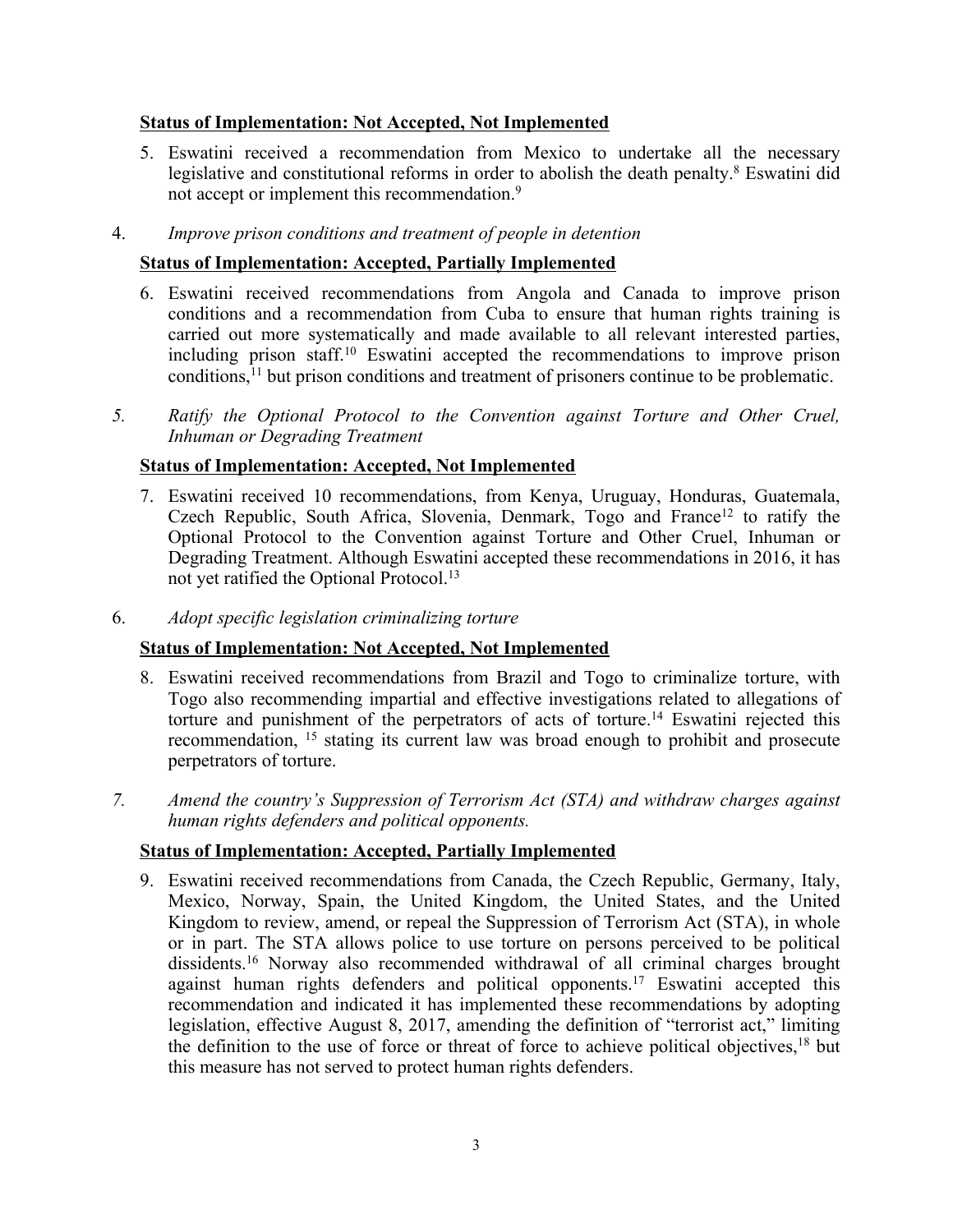#### **B. Domestic Legal Framework**

- 10. In Eswatini, executive authority is vested in the monarchy—King Mswati III and Queen Ntombi Tfwala—and is exercised through <sup>a</sup> dual system of government. <sup>19</sup> Although the Constitution provides for three separate branches of government—the executive, legislature, and judiciary—under Eswatini'<sup>s</sup> law and custom, all powers are vested in the monarchy. Eswatini'<sup>s</sup> prime minister is supposed to exercise executive authority, but in reality, King Mswati holds supreme executive power and controls the judiciary,<sup>20</sup> as the King holds ultimate authority over the appointment and removal of judges, acting on advice from the Judicial Service Commission, which is made up of royal appointees.<sup>21</sup> The King also appoints 20 members of the 30-member senate, 10 members of the 66 member house of assembly, and approves (or vetoes) all legislation passed by parliament.
- 11. The Royal Eswatini Police Service (REPS) is responsible for maintaining internal security as well as migration and border-crossing enforcement. <sup>22</sup> The Umbutfo Eswatini Defense Force (UEDF) is responsible for external security but also has domestic security responsibilities (e.g., protecting members of the royal family).<sup>23</sup> His Majesty's Correctional Services (HMCS) is responsible for the "protection, incarceration, and rehabilitation" of convicted persons and keeping order within the HMCS institutions.<sup>24</sup>
- 12. Article 14(1) of the country'<sup>s</sup> Constitution enshrines "respec<sup>t</sup> for life" as <sup>a</sup> fundamental right. Under Article 15, titled "Protection of right to life," noone may be "deprived of life intentionally save in the execution of the sentence of <sup>a</sup> court in respec<sup>t</sup> of <sup>a</sup> criminal offence under the law of Swaziland." Article 15(2) further states that the death penalty shall not be mandatory. 25
- 13. Eswatini retains the death penalty, with the Criminal Procedure and Evidence Act of 1938 permitting the use of the death penalty for individuals convicted of murder or treason. 26 Treason is defined broadly by the Constitution as "acting by violent or unlawful means against the Constitution or aiding or abetting one who does.<sup>"27</sup>
- 14. The Constitution prohibits the mandatory death penalty. 28 The Criminal Procedure and Evidence Act specifically provides that individuals convicted of murder may receive <sup>a</sup> sentence other than the death penalty if there are extenuating circumstances, but the Act does not require the court to consider such circumstances. 29 The Swaziland Criminal Procedure and Evidence Act specifies that the method of execution is hanging.<sup>30</sup>
- 15. Certain categories of offenders are statutorily excluded from the death penalty. The Criminal Procedure and Evidence Act prohibits the execution of pregnant women,<sup>31</sup> juvenile offenders, 32 and "the insane." Individuals who are under age 18 at the time of the crime cannot be sentenced to death. 33 The Criminal Procedure and Evidence Act also stipulates that <sup>a</sup> pregnan<sup>t</sup> woman may not be sentenced to death and shall instead receive imprisonment with hard labor. 34 "Insanity" at the time of the offense can preclude or limit criminal liability, and the accused can be given <sup>a</sup> mental evaluation at some point during the investigation of <sup>a</sup> crime to evaluate whether the person is eligible for this exemption.<sup>35</sup>
- 16. According to Article 78 of the Constitution, the King may gran<sup>t</sup> <sup>a</sup> pardon, commutation, respite, or remittal. The Constitution provides that the King "shall act on the advice of <sup>a</sup> Committee on the Prerogative of Mercy . . . " which includes two members of the King'<sup>s</sup> Advisory Council, the Attorney-General, the Minister of Justice, and <sup>a</sup> health expert. After <sup>a</sup> person is convicted in <sup>a</sup> civilian court for <sup>a</sup> capital offense, the Committee must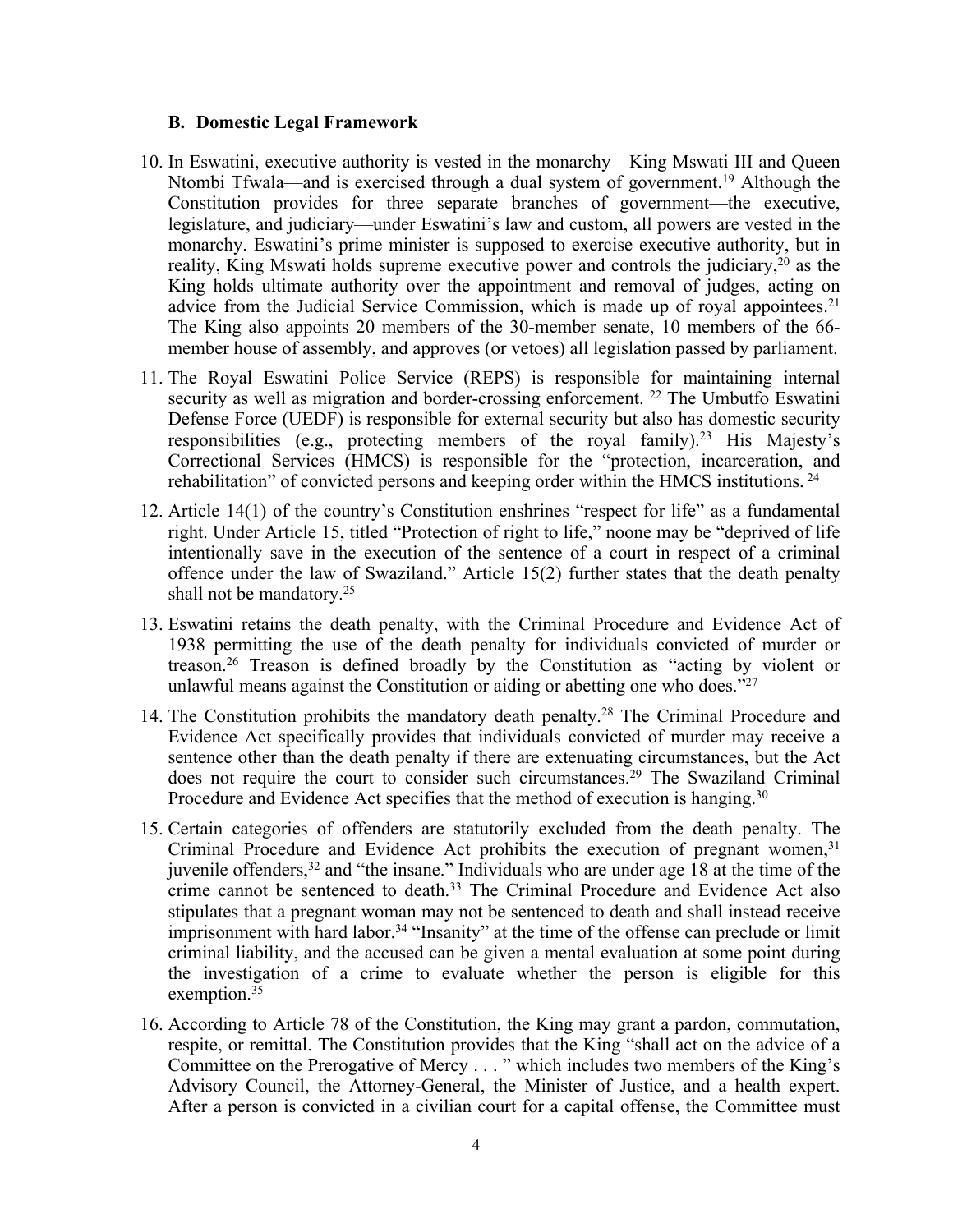obtain <sup>a</sup> repor<sup>t</sup> regarding the case or case record from the trial court (or judiciary) and may consider other information in determining whether to advise the King to exercise the prerogative of mercy. 36 The Criminal Procedure and Evidence Act also states that the King may commute or remit any sentence or grant a pardon.<sup>37</sup>

17. The Constitution guarantees all defendants facing the death penalty not only <sup>a</sup> right to legal representation at the expense of the governmen<sup>t</sup> but also the right to be informed of the nature of the charge, the right to be given sufficient time and facilities to prepare <sup>a</sup> defense, the right to call defense witnesses and cross-examine the prosecution'<sup>s</sup> witness, and the right to the free assistance of an interpreter if necessary. 38 These rights do not extend to post-conviction representation.

# **III. IMPLEMENTATION OF INTERNATIONAL HUMAN RIGHTS OBLIGATIONS**

### **Right or area 2.1. Acceptance of international norms**

- 18. The Constitution mandates that in its dealings with other nations generally, Eswatini shall promote respec<sup>t</sup> for international law and treaty obligations and shall "actively participate in international and regional organizations that stand for peace and for the well-being and progress of humanity."<sup>39</sup> Furthermore, Eswatini shall "endeavour to uphold the principles, aims and ideals" of the United Nations, the African Union and other international organizations to which it belongs. 40
- 19. After the 2016 Universal Periodic Review, however, Eswatini indicated that it was not ye<sup>t</sup> ready to accep<sup>t</sup> recommendations to accede to the Second Optional Protocol to the ICCPR and abolish the death penalty. 41 It also indicated it would accede to the Optional Protocol to the Convention Against Torture and Other Cruel, Inhuman or Degrading Treatment, in accordance with its domestic processes, prior to Eswatini'<sup>s</sup> third UPR, but has ye<sup>t</sup> failed to do so.
- 20. After voting in favor of U.N. General Assembly'<sup>s</sup> Resolution calling for <sup>a</sup> global moratorium on the use of the death penalty in 2016,<sup>42</sup> the government was absent from the vote in  $2018^{43}$  and abstained in  $2020.^{44}$

### **Right or area 12.5. Prohibition of torture and cruel, inhuman or degrading treatment**

- 21. Even though Eswatini is <sup>a</sup> party to the Convention against Torture and Other Cruel, Inhuman or Degrading Treatment or Punishment, torture, including torture by prison officials, still occurs.
- 22. During the 2016 UPR, the country indicated that Section 57 of the Constitution specifically prohibits law enforcement officers from committing torture and other forms of cruel, inhuman or degrading treatment or punishment and further indicated that the prohibition was incorporated into <sup>a</sup> police bill going through the legislative process.
- 23. The 2018 Police Service Act prohibits police from inflicting, instigating, or tolerating torture and other cruel, inhuman, or degrading treatment or punishment.<sup>45</sup> It also establishes <sup>a</sup> disciplinary offense for officers who use violence or unnecessary force or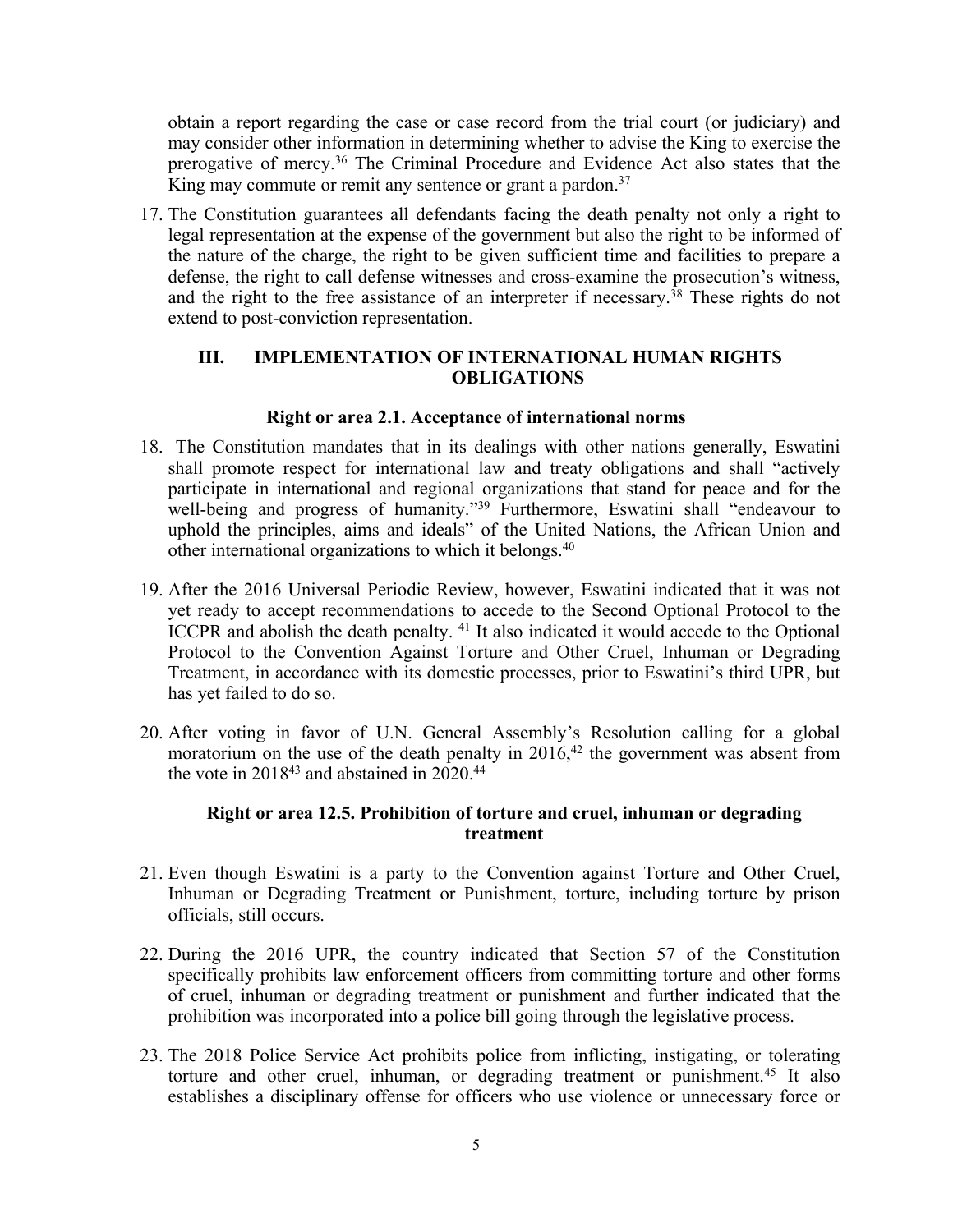who intimidate people in detention or others with whom they have contact in the execution of their duties. <sup>46</sup> During 2019, two officers were charged with homicide in relation to their alleged roles in the 2015 death of <sup>a</sup> person during an interrogation. 47 Three additional officers were investigated for torture in response to <sup>a</sup> referral from the Commission on Human Rights and Public Administration Integrity. 48

24. People suspected of committing criminal offenses are subject to torture and other forms of police violence. For example, on two separate occasions, in July 2018 and July 2019, police shot and killed an individual suspected of serious criminal conduct. On the earlier occasion, the suspect, who was supposedly trying to escape, was shot multiple times before drawing <sup>a</sup> gun. <sup>49</sup> On the latter occasion, the circumstances leading to the shooting were not described in the press, excep<sup>t</sup> to say that the suspec<sup>t</sup> died from <sup>a</sup> single gunshot.<sup>50</sup> On July 1, 2019, two escapees from the Big Bend Correctional Facility were shot to death by <sup>a</sup> consortium of local police and police from Big Bend. According to press reports, the escapees were shot escaping from <sup>a</sup> rondavel in which they were hiding, after police set the rondavel on fire. 51

### **Right or area 12.6. Conditions of detention**

- 25. Prison conditions vary and do not always meet international standards due to overcrowding and, in certain locations, facilities that required repair or modernization. In September 2019, the HMCS reported <sup>a</sup> total prison population of 3,776, exceeding the prison system'<sup>s</sup> designed capacity by 938 inmates. <sup>52</sup> One person reported sharing <sup>a</sup> prison cell with 35 to 40 other prisoners. <sup>53</sup> He reported that, when sleeping, there were only about 30 centimeters between each person because of the crowded conditions and that the cells had no furniture besides sleeping mats. 54 Further, he reported that the prison was unheated and therefore very cold in the winter.<sup>55</sup>
- 26. Facilities are of mixed quality: some are old and dilapidated; others, such as the women'<sup>s</sup> prison, are newer and well maintained. 56 Eswatini'<sup>s</sup> corrections department, His Majesty'<sup>s</sup> Correctional Services, self-reported that its budget was inadequate. <sup>57</sup> Violence among people in detention remains <sup>a</sup> concern due to increased gang activity as prison populations have expanded and diversified in recent years. 58
- 27. Authorities continue to receive credible allegations of mistreatment of people in detention by prison officials into 2019. 59 Some prison officials found to be engaging in this behavior were suspended without pay.<sup>60</sup>
- 28. During 2019, the HMCS signed <sup>a</sup> memorandum of understanding with the Commission on Human Rights and Public Administration Integrity (CHRPAI), <sup>a</sup> governmental institution that is empowered by the Constitution to investigate, in part, alleged violations of fundamental rights and freedoms. 61 Pursuant to the MOU, HMCS met quarterly with CHRPAI to review prison conditions, individual cases, and the needs of people in detention (such as legal counsel). 62

### **Right or area 15.1. Administration of justice & fair trial**

29. Although the judiciary displays <sup>a</sup> degree of independence in some cases, the King holds ultimate authority over the appointment and removal of judges, acting on advice from the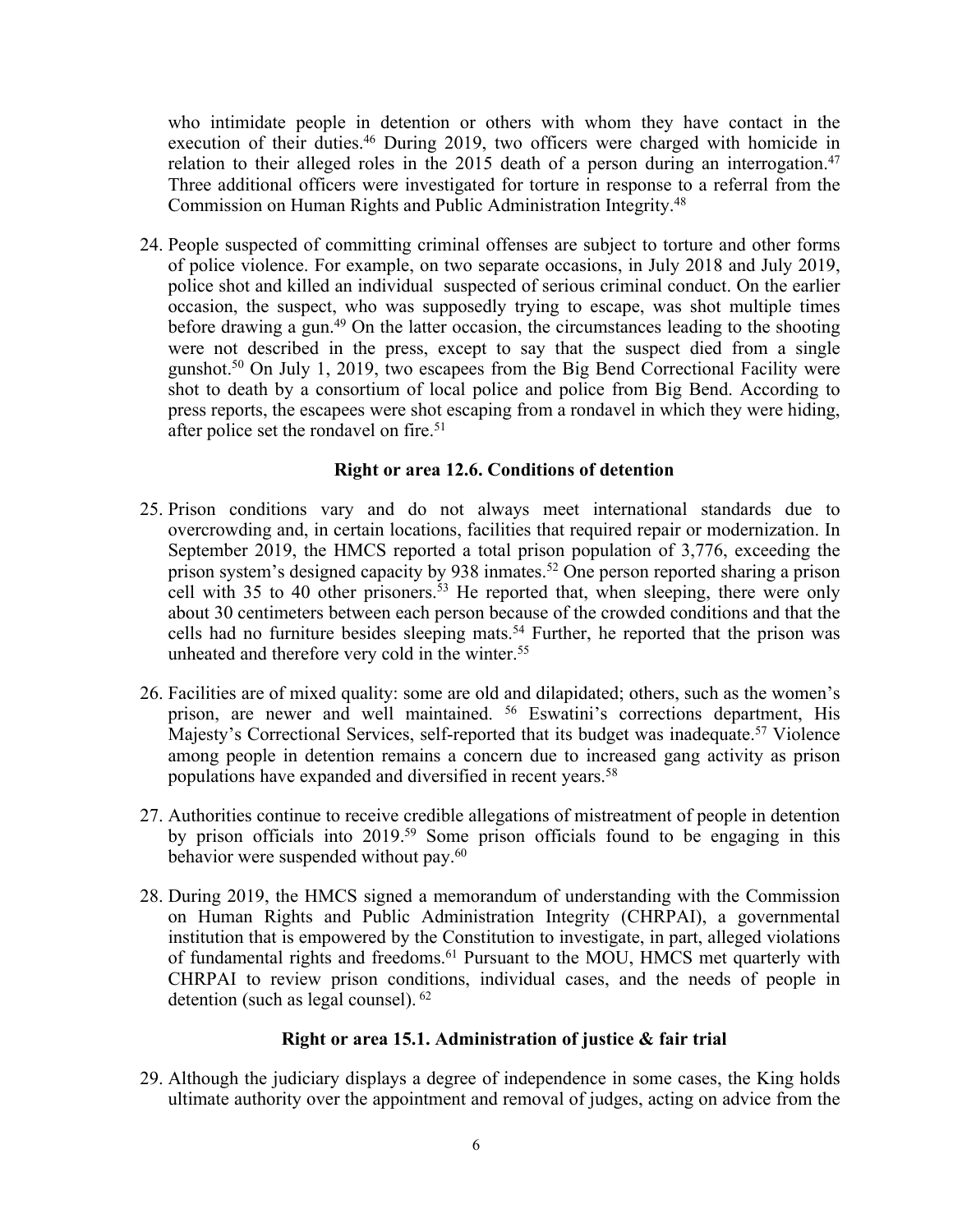Judicial Service Commission, which is made up of royal appointees.<sup>63</sup> Thus, the King can influence the judicial decision-making process, including pressuring the judiciary to qualify as treason conduct that involves criticism of the monarchy, thereby resulting in <sup>a</sup> potential death sentence.

- 30. The law requires authorities to make charging decisions within <sup>a</sup> reasonable time, usually within 48 hours of arrest or, in remote areas, as soon as <sup>a</sup> judicial officer is presen<sup>t</sup> to assume responsibility. <sup>64</sup> Authorities sometimes fail to issue charges within this time period, sometimes taking up to one week. 65
- 31. CHRPAI reports that lengthy pretrial detention was common, with some individuals remaining in custody almost three years without trial. <sup>66</sup> CHRPAI'<sup>s</sup> March 2018 survey identified 245 persons in pretrial detention for 12 or more months. <sup>67</sup> CHRPAI noted the majority of the 2016 pretrial detainees remained incarcerated due to shortages of judges, prosecutors, and court rooms; <sup>a</sup> weak case managemen<sup>t</sup> and coordination system; and lack of access to legal representation. 68
- 32. Access to counsel continues to be <sup>a</sup> challenge. While the Constitution provides for free, court-appointed counsel for indigent defendants facing death penalty charges and free interpreters for any defendant who cannot understand or speak English or siSwati,<sup>69</sup> information about access to counsel is not available publicly, and thus it is unclear if individuals facing the death penalty are indeed afforded these rights, or if convicted individuals continue to have access to counsel during the appeals or pardon petition process.
- 33. According to available reports, Eswatini courts handed down no new death sentences from 2016 to 2019, but one individual remained on death row as of the end of 2019.  $\frac{70}{2}$ There is <sup>a</sup> lack of transparency as to the treatment of this individual in prison and the conditions of his confinement. In response to an inquiry by the Eswatini Observer, <sup>a</sup> news publication, regarding the person'<sup>s</sup> well-being, the Commissioner General reportedly stated only that "correctional officers are obliged to comply with security details in relation to offenders, as well as ensuring that all inmates are treated with respec<sup>t</sup> due to their inherent dignity and value as human beings and that their human rights be upheld at all times."<sup>71</sup>

#### **Right or area 36. Human rights defenders**

34. There was one repor<sup>t</sup> of <sup>a</sup> person detained in lengthy pretrial detention for criticism of the King. 72 In May 2019, activist Goodwill Sibiya filed an application in civil court accusing the King of embezzlement and lawlessness and demanded that the King be arrested.<sup>73</sup> Authorities instead arrested Sibiya and charged him with belonging to <sup>a</sup> terrorist group and with violating <sup>a</sup> section of the Sedition and Subversive Activities (SSA) Act that had been ruled unconstitutional in 2016 by the High Court. 74 In September 2019, the High Court ruled the governmen<sup>t</sup> could not charge someone under <sup>a</sup> section of law that had been declared unconstitutional, following which the governmen<sup>t</sup> dismissed the SSA charge but still did not release Sibiya, who remained in prison for <sup>a</sup> year awaiting trial on <sup>a</sup> Suppression of Terrorism Act charge. Authorities ultimately dropped that charge. 75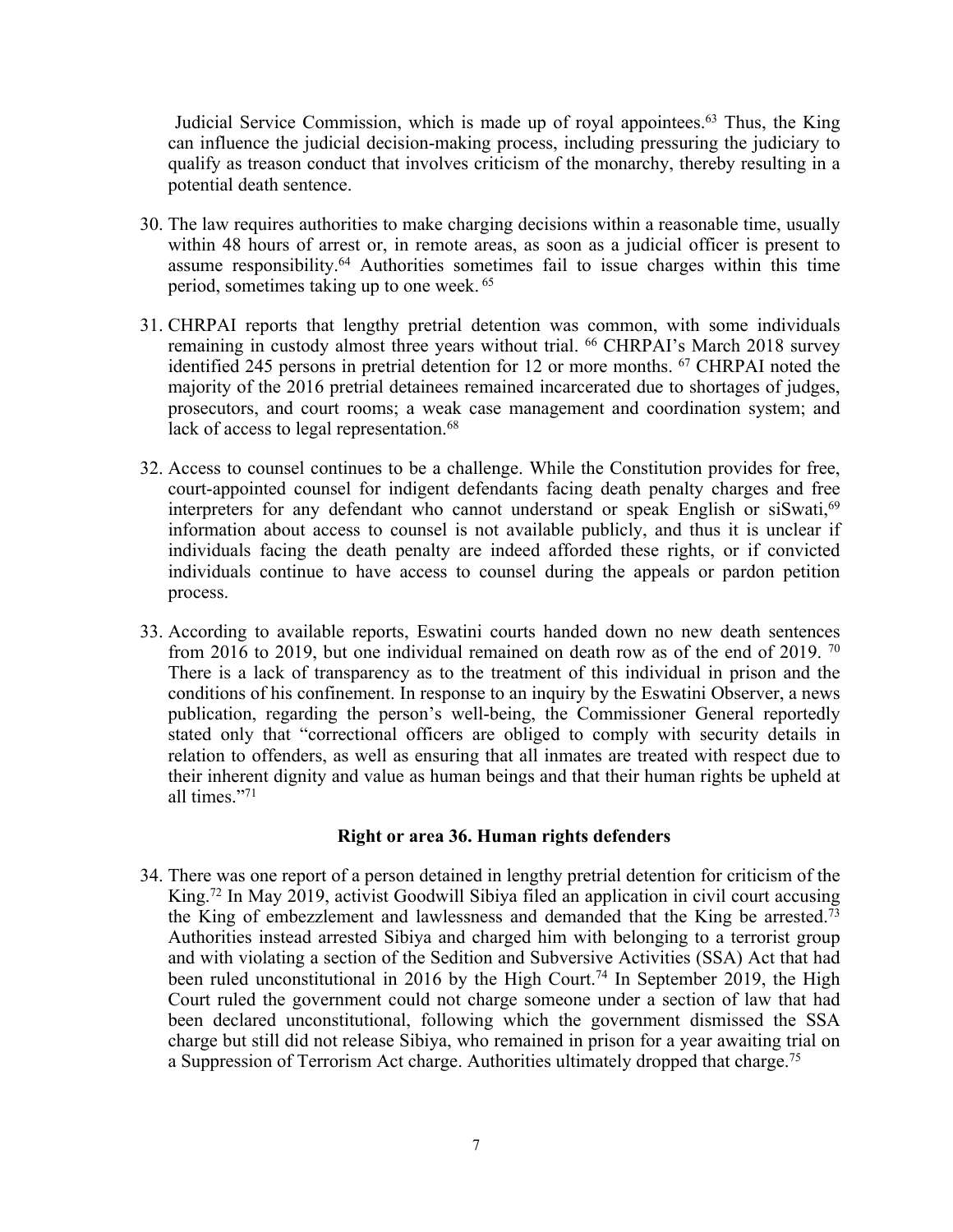35. In its response to the second UPR in 2016, Eswatini maintained that <sup>a</sup> bill passed in the House of Assembly amends the definition of "terrorist act" for purposes of the Suppression of Terrorism Act to limit prohibited conduct to the use of force or threat of force to achieve political objectives. Sibiya was nonetheless charged under the Act in 2019 for conduct well short of the use of force or threats thereof, indicating that this definitional change has provided little protection to human rights advocates in the country.

### **IV. RECOMMENDATIONS**

- 36. This stakeholder repor<sup>t</sup> suggests the following recommendations for the Kingdom of Eswatini:
- Abolish the death penalty and replace it with <sup>a</sup> sentence that is fair, proportionate, and in compliance with international human rights standards.
- Immediately impose a formal moratorium on the death penalty, both prospectively and with regard to the person currently on death row.
- To the extent the death penalty is not abolished, amend the criminal law to ensure that the death penalty is available as <sup>a</sup> penalty only for crimes in which the defendant committed an intentional killing.
- Ratify the Second Optional Protocol to the International Covenant on Civil and Political Rights and the Optional Protocol to Convention Against Torture.
- Prohibit courts from considering evidence obtained through torture or other forms of cruel, inhuman, or degrading treatment.
- Ensure that officials at the highest level publicly condemn torture by state agents and adopt <sup>a</sup> more rigorous policies and procedures regarding torture, including, <sup>a</sup> zerotolerance policy; conducting investigations of reports of deaths related to torture; criminalizing torture by law enforcement and others; publicizing deaths by torture, including by publicizing coroner'<sup>s</sup> reports of such deaths; requiring training for state agents to avoid the use of torture; imposing appropriate disciplinary actions for violations of the ban, beyond suspension, including immediate, temporary action upon accusation and immediate termination of employment for verified acts of torture in the line of duty, all in addition to criminal punishment for engaging in acts of torture.
- Provide all officials responsible for carrying out arrests and conducting interrogations with comprehensive training on international human rights standards governing use of force and torture.
- Ensure that the Commission on Human Rights and Public Administration Integrity has unfettered access to all places of detention at all times and ensure that His Majesty'<sup>s</sup> Correctional Services carries out the Commission'<sup>s</sup> recommendations regarding detention conditions and detention practices in <sup>a</sup> timely and thorough manner.
- Increase the transparency of the criminal justice system, including collecting and publicly releasing case by case data on all charges of death-eligible crimes, the exact crime charged, date of arrest and date of charge, demographic information about the accused (including ethnicity), the evidentiary basis for the charge, identity of counsel and whether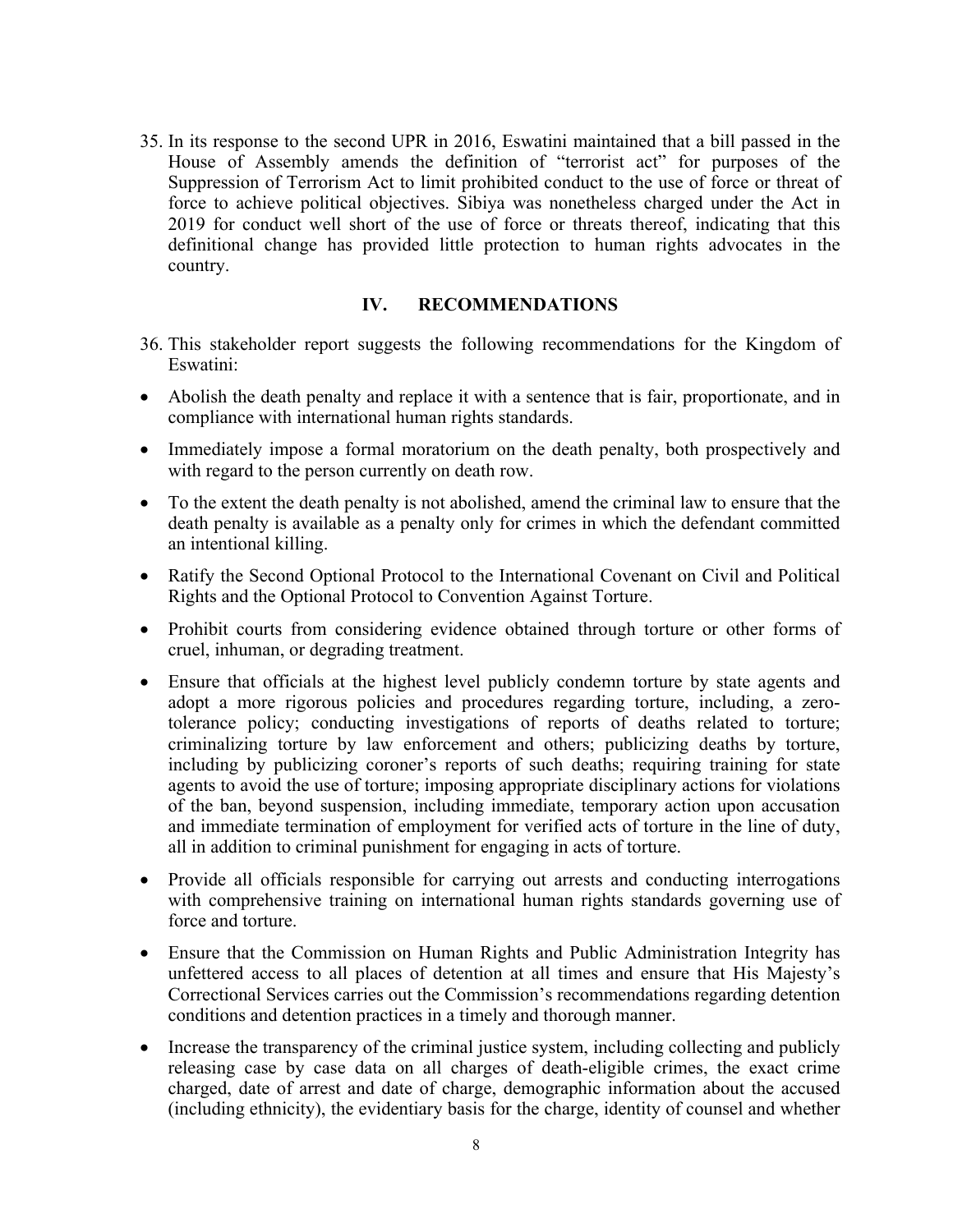counsel was appointed or retained, whether the accused was afforded an opportunity to challenge their detention (including access to bail), trial dates, outcome of criminal proceedings, status of any appeals, requests for pardon or commutation, or similar relief, location of detention for any person under sentence of death, how long the person has been under <sup>a</sup> death sentence, and whether the accused had access to counsel at all stages of criminal proceedings.

- Regularly publish information about the provision of court-appointed counsel for indigent defendants at risk of being sentenced to death, including the number of persons receiving such counsel, the names of the attorneys representing those persons, and the funding provided to the defense team to mount an effective defense.
- Take concrete measures to strengthen the independence of the judiciary and to prohibit the monarchy from influencing judicial proceedings.
- Develop systems to provide for the release of most suspects prior to trial, and enlist international assistance to build the capacity of the criminal legal system to handle cases swiftly and fairly, prioritizing cases involving people in prolonged pretrial detention, so as to reduce the pretrial population in detention facilities.
- Release any person charged under the Sedition and Subversive Activities Act or the Suppression of Terrorism Act for conduct involving the exercise of the right to freedom of expression or opinion.
- Ensure that all human rights defenders are free to express criticism of authorities and the monarchy, consistent with the country'<sup>s</sup> obligations under the International Covenant on Civil and Political Rights.

<sup>1</sup> Amnesty Intl., Death Sentences and Executions in 2019, p. 47, Apr. 4, 2020, available at https://www.justice.gov/file/1272316/download.

<sup>2</sup> Amnesty Intl., Death Sentences and Executions in 2019, p. 47, Apr. 4, 2020, available at https://www.justice.gov/file/1272316/download.

<sup>3</sup> Amnesty Intl., Death Sentences and Executions in 2019, p. 47, Apr. 4, 2020, available at https://www.justice.gov/file/1272316/download.

<sup>4</sup> Human Rights Council, *Report of the Working Group on the Universal Periodic Review: Swaziland*, (July 13, 2016), U.N. Doc. A/HRC/33/14, ¶¶ 109.1, 109.2, 109.3, 109.4, 109.5, 109.6, 109.7, and 109.8.

<sup>5</sup> Human Rights Council, *Report of the Working Group on the Universal Periodic Review: Swaziland*, (Sept. 21, 2016), U.N. Doc. A/HRC/33/12/Add.1, ¶3.

<sup>6</sup> Human Rights Council, *Report of the Working Group on the Universal Periodic Review: Swaziland*, (July 13, 2016), U.N. Doc. A/HRC/33/14, ¶¶ 109.6, 109.8, 109.37, 109.38, and 109.39.

<sup>7</sup> Human Rights Council, *Report of the Working Group on the Universal Periodic Review: Swaziland*, (Sept. 21, 2016), U.N. Doc. A/HRC/33/12/Add.1, ¶11.

<sup>8</sup> Human Rights Council, *Report of the Working Group on the Universal Periodic Review: Swaziland*, (July 13, 2016), U.N. Doc. A/HRC/33/14, ¶ 109.7.

<sup>9</sup> Human Rights Council, *Report of the Working Group on the Universal Periodic Review: Swaziland*, (Sept. 21, 2016), U.N. Doc. A/HRC/33/12/Add.1, ¶11.

<sup>10</sup> Human Rights Council, *Report of the Working Group on the Universal Periodic Review: Swaziland*, (July 13, 2016), U.N. Doc. A/HRC/33/14, ¶ 107.14, 109.47 and 109.48.

<sup>11</sup> Human Rights Council, *Report of the Working Group on the Universal Periodic Review: Swaziland*, (Sept. 21, 2016), U.N. Doc. A/HRC/33/12/Add.1, ¶18.

<sup>12</sup> Human Rights Council, *Report of the Working Group on the Universal Periodic Review: Swaziland*, (July 13, 2016), U.N. Doc. A/HRC/33/14, ¶¶ 109.13, 109.14 and 109.15.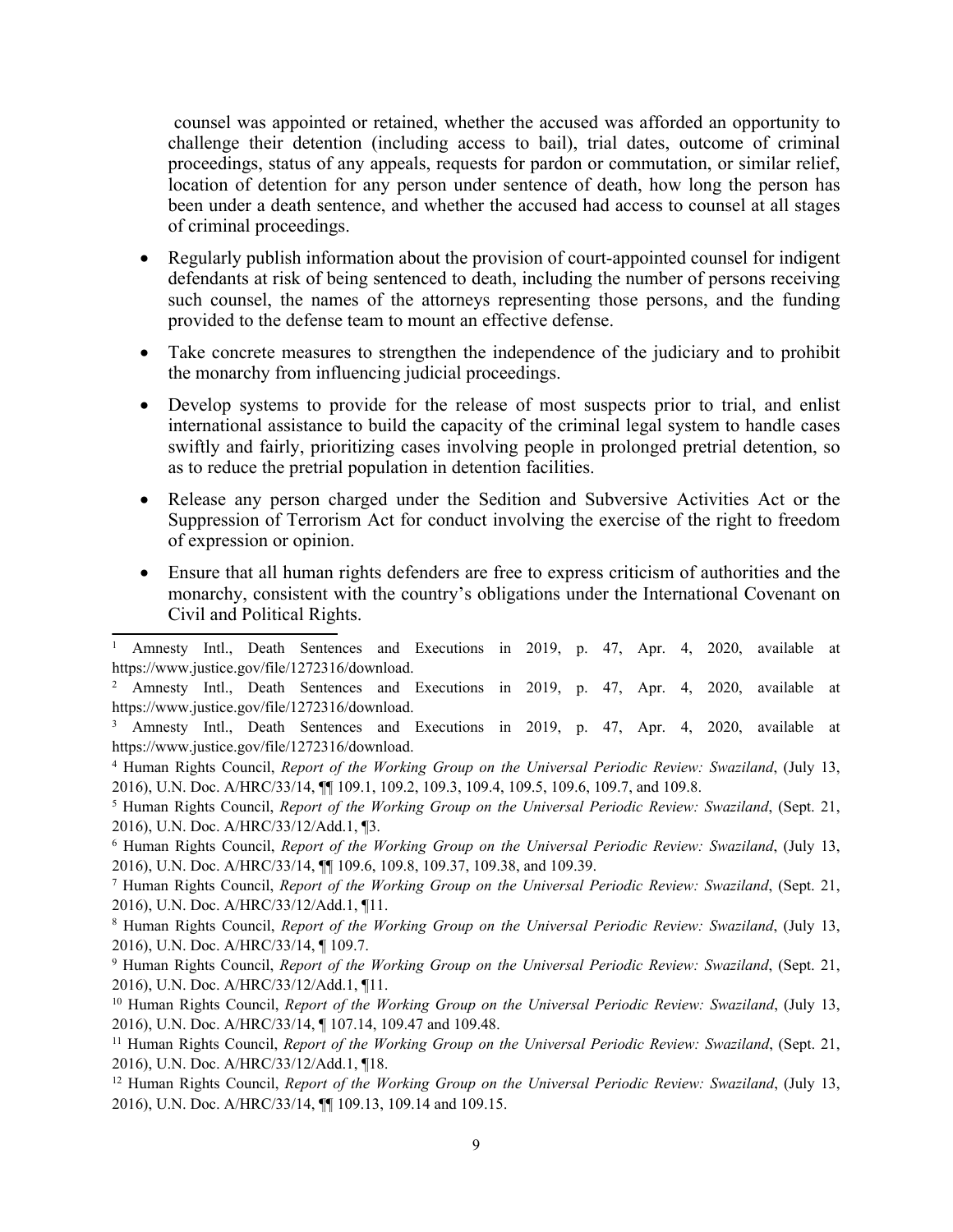<sup>13</sup> Human Rights Council, *Report of the Working Group on the Universal Periodic Review: Swaziland*, (Sept. 21, 2016), U.N. Doc. A/HRC/33/12/Add.1, ¶5.

<sup>14</sup> Human Rights Council, *Report of the Working Group on the Universal Periodic Review: Swaziland*, (July 13, 2016), U.N. Doc. A/HRC/33/14, ¶¶ 109.45 and 109.46.

<sup>15</sup> Human Rights Council, *Report of the Working Group on the Universal Periodic Review: Swaziland*, (Sept. 21, 2016), U.N. Doc. A/HRC/33/12/Add.1, ¶16.

<sup>16</sup> Human Rights Council, *Report of the Working Group on the Universal Periodic Review: Swaziland*, (July 13, 2016), U.N. Doc. A/HRC/33/14, ¶¶ 107.56, 107.57, 107.58, 108.6, 108.7, 109.66, 109.67, 109.68 and 110.14

<sup>17</sup> Human Rights Council, *Report of the Working Group on the Universal Periodic Review: Swaziland*, (July 13, 2016), U.N. Doc. A/HRC/33/14, ¶ 110.14.

<sup>18</sup> Human Rights Council, *Report of the Working Group on the Universal Periodic Review: Swaziland*, (Sept. 21, 2016), U.N. Doc. A/HRC/33/12/Add.1, ¶31.

<sup>19</sup> United States Department of State, 2019 *Country Reports on Human Rights Practices: Eswatini*, Bureau of Democracy, Human Rights and Labor (2019). Also available online at https://www.state.gov/reports/2019-countryreports-on-human-rights-practices/eswatini/.

<sup>20</sup> Human Rights Watch, World Report 2017 - Swaziland, <sup>12</sup> January 2017, available at: https://www.refworld.org/docid/587b581ac.html.

21 Freedom House, *Freedom in the World 2020: Eswatini*. Also available online at <https://freedomhouse.org/country/eswatini/freedom-world/2020>.

<sup>22</sup> United States Department of State, 2019 *Country Reports on Human Rights Practices: Eswatini*, Bureau of Democracy, Human Rights and Labor (2019). Also available online at https://www.state.gov/reports/2019-countryreports-on-human-rights-practices/eswatini/.

<sup>23</sup> United States Department of State, 2019 *Country Reports on Human Rights Practices: Eswatini*, Bureau of Democracy, Human Rights and Labor (2019). Also available online at https://www.state.gov/reports/2019-countryreports-on-human-rights-practices/eswatini/.

<sup>24</sup> United States Department of State, 2019 *Country Reports on Human Rights Practices: Eswatini*, Bureau of Democracy, Human Rights and Labor (2019). Also available online at https://www.state.gov/reports/2019-countryreports-on-human-rights-practices/eswatini/.

<sup>25</sup> The Constitution of the Kingdom of Swaziland, arts.  $14(1)(a)$ ,  $15(1)$ ,  $15(2)$ , Act No. 1 of 2005, Jul. 26, 2005.

<sup>26</sup> Swaziland Criminal Procedure and Evidence Act, art. 296(1), Act No. 67/1398, Jan. 1, 1939, as amended through to 2004.

<sup>27</sup> The Constitution of the Kingdom of Swaziland, art. 2(3), Act No. 1 of 2005, Jul. 26, 2005.

<sup>28</sup> The Constitution of the Kingdom of Swaziland, art. 15(2), Act No. 1 of 2005, Jul. 26, 2005.

<sup>29</sup> Swaziland Criminal Procedure and Evidence Act, art. 296(1), Act No. 67/1398, Jan. 1, 1939, as amended through to 2004.

<sup>30</sup> Swaziland Criminal Procedure and Evidence Act, art. 297, Act No. 67/1398, Jan. 1, 1939, as amended through to 2004.

31 Status, Declarations, and Reservations, ICCPR, 999 U.N.T.S. 171, Dec. 16, 1966, [http://treaties.un.org/Pages/ViewDetails.aspx?src=TREATY&mtdsg\\_no=IV-4&chapter=4&lang=en](http://treaties.un.org/Pages/ViewDetails.aspx?src=TREATY&mtdsg_no=IV-4&chapter=4&lang=en), last accessed Feb. 18, 2021.

32 Status, Declarations, and Reservations, ICCPR, 999 U.N.T.S. 171, Dec. 16, 1966, [http://treaties.un.org/Pages/ViewDetails.aspx?src=TREATY&mtdsg\\_no=IV-4&chapter=4&lang=en](http://treaties.un.org/Pages/ViewDetails.aspx?src=TREATY&mtdsg_no=IV-4&chapter=4&lang=en), last accessed Feb. 18, 2021.

<sup>33</sup> Swaziland Criminal Procedure and Evidence Act, art. 296(1), Act No. 67/1398, Jan. 1, 1939, as amended through to 2004.

34 Swaziland Criminal Procedure and Evidence Act, art. 298(1), Act No. 67/1398, Jan. 1, 1939, as amended through to 2004.

<sup>35</sup> Rex v. Velaphi Simon Magagula, Crim. Case No. 49/97, Swaziland High Court, Dec. 9, 1998.

36 The Constitution of the Kingdom of Swaziland, art. 78, Act No. 1 of 2005, Jul. 26, 2005.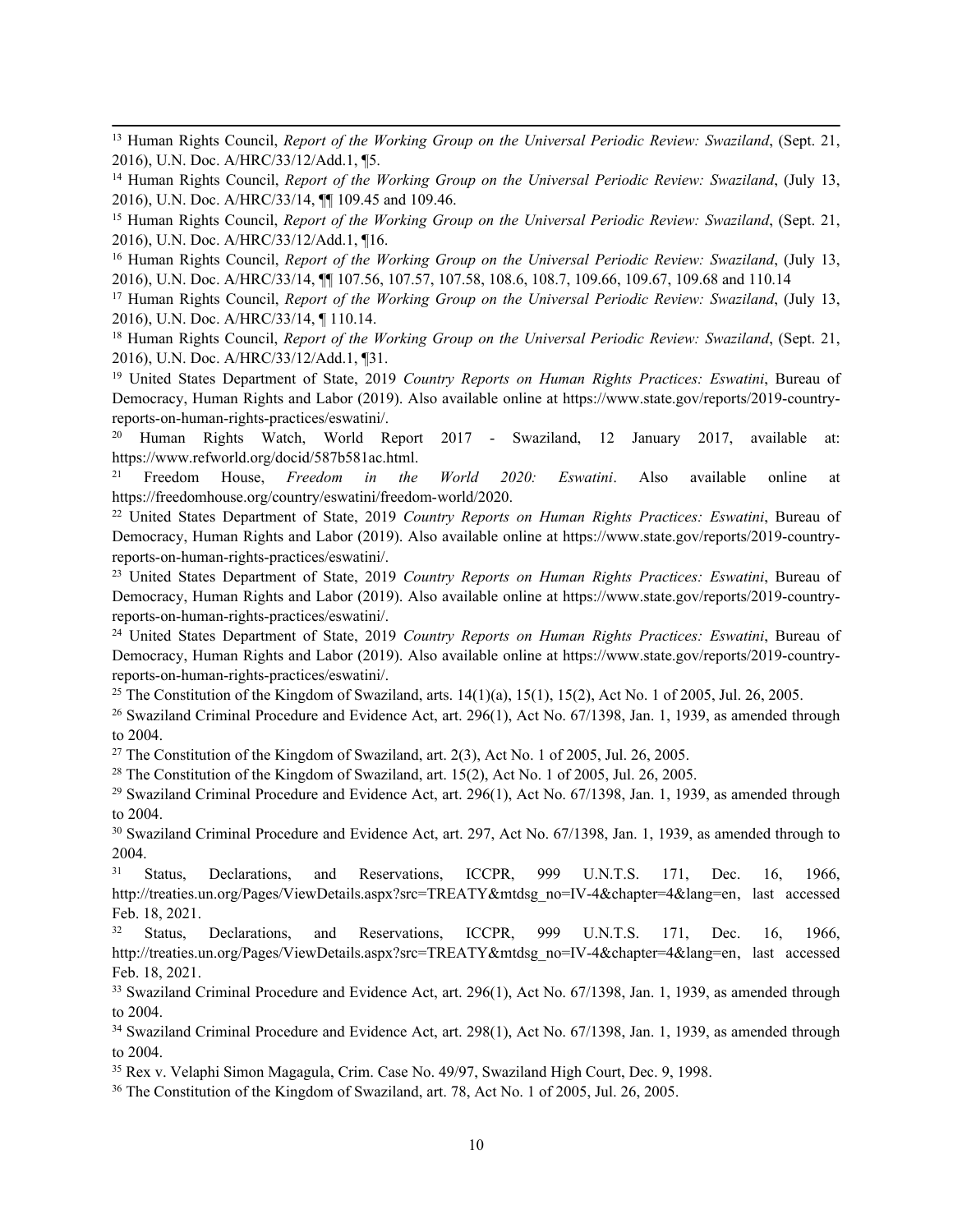37 Swaziland Criminal Procedure and Evidence Act, arts. 329, 330, Act No. 67/1398, Jan. 1, 1939, as amended through to 2004.

<sup>39</sup> The Constitution of the Kingdom of Swaziland, art.  $61(2)$ , Act No. 1 of 2005, Jul. 26, 2005.

<sup>40</sup> The Constitution of the Kingdom of Swaziland, art.  $236(1)(d)$ , Act No. 1 of 2005, Jul. 26, 2005.

<sup>41</sup> Human Rights Council, *Report of the Working Group on the Universal Periodic Review: Swaziland*, (Sept. 21, 2016), U.N. Doc. A/HRC/33/12/Add.1, ¶3.

 $42$  Amnesty Intl., Abolition of the Death Penalty in Africa, A  $50/1162/2019$ , p. 37, 2, available at https://www.amnesty.org/download/Documents/ACT5011622019ENGLISH.PDF.

<sup>43</sup> U.N.G.A., Item 74(b) A/73/589/Add.2 Draft Resolution XIII Moratorium on the use of the death penalty, 55th plenary meeting, http://papersmart.unmeetings.org/media2/20306241/item-74-b-a-73-589-add2-draft-resolutionxiii.pdf, Dec. 17, 2018.

<sup>44</sup> U.N.G.A., 75th Session, 46<sup>th</sup> Plenary Meeting, GA/12304 Dec. 16, 2020, available at <https://www.un.org/press/en/2020/ga12304.doc.htm>. On December 16, 2020, during the 75<sup>th</sup> Session, when the UN moved to adopt committee resolutions, the representative of Eswatini speaking in explanation of vote stated that during the action on the draft titled "Moratorium on the use of the death penalty," her delegation erroneously voted in favour of the draft. Explaining that Eswatini should have abstained, she abstained from the vote during the formal adoption.

<sup>45</sup> United States Department of State, *2019 Country Reports on Human Rights Practices: Eswatini*, Bureau of Democracy, Human Rights and Labor (2019). Also available online at https://www.state.gov/reports/2019-countryreports-on-human-rights-practices/eswatini/.

<sup>46</sup> United States Department of State, *2019 Country Reports on Human Rights Practices: Eswatini*, Bureau of Democracy, Human Rights and Labor (2019). Also available online at https://www.state.gov/reports/2019-countryreports-on-human-rights-practices/eswatini/.

<sup>47</sup> United States Department of State, *2019 Country Reports on Human Rights Practices: Eswatini*, Bureau of Democracy, Human Rights and Labor (2019). Also available online at https://www.state.gov/reports/2019-countryreports-on-human-rights-practices/eswatini/.

<sup>48</sup> United States Department of State, *2019 Country Reports on Human Rights Practices: Eswatini*, Bureau of Democracy, Human Rights and Labor (2019). Also available online at https://www.state.gov/reports/2019-countryreports-on-human-rights-practices/eswatini/.

<sup>49</sup> Kwanele Sibiya, Cops Shoot, Kill Wanted Murder Suspect (32), Times Of Swaziland, <sup>1</sup> July 2019, available at http://www.times.co.sz/news/124230-cops-shoot-kill-wanted-murder-suspect-32.html

<sup>50</sup> Kwanele Sibiya, Cops Shoot, Kill Wanted Murder Suspect (32), Times Of Swaziland, <sup>1</sup> July 2019, available at http://www.times.co.sz/news/124230-cops-shoot-kill-wanted-murder-suspect-32.html

<sup>51</sup> Khulekani Nene, <sup>2</sup> Escaped Inmates Shot Dead by Police, Times Of Swaziland, <sup>1</sup> July 2019, available at Http://Www.Times.Co.Sz/News/124232-2-Escaped-Inmates-Shot-Dead-By-Police.Html

<sup>52</sup> United States Department of State, *2019 Country Reports on Human Rights Practices: Eswatini*, Bureau of Democracy, Human Rights and Labor (2019). Also available online at https://www.state.gov/reports/2019-countryreports-on-human-rights-practices/eswatini/.

53 Prison Insider, *Swaziland: "A Day In Prison Feels Like Many,"* 18 April 2019, [Https://Www.Prison-](https://www.prison-insider.com/en/articles/swaziland-un-jour-en-prison-pese-si-lourd)[Insider.Com/En/Articles/Swaziland-Un-Jour-En-Prison-Pese-Si-Lourd](https://www.prison-insider.com/en/articles/swaziland-un-jour-en-prison-pese-si-lourd).

54 Prison Insider, *Swaziland: "A Day In Prison Feels Like Many,"* 18 April 2019, [Https://Www.Prison-](https://www.prison-insider.com/en/articles/swaziland-un-jour-en-prison-pese-si-lourd)[Insider.Com/En/Articles/Swaziland-Un-Jour-En-Prison-Pese-Si-Lourd](https://www.prison-insider.com/en/articles/swaziland-un-jour-en-prison-pese-si-lourd).

55 Prison Insider, *Swaziland: "A Day In Prison Feels Like Many,"* 18 April 2019, [Https://Www.Prison-](https://www.prison-insider.com/en/articles/swaziland-un-jour-en-prison-pese-si-lourd)[Insider.Com/En/Articles/Swaziland-Un-Jour-En-Prison-Pese-Si-Lourd](https://www.prison-insider.com/en/articles/swaziland-un-jour-en-prison-pese-si-lourd)

<sup>56</sup> United States Department of State, *2019 Country Reports on Human Rights Practices: Eswatini*, Bureau of Democracy, Human Rights and Labor (2019). Also available online at [https://www.state.gov/reports/2019-country](https://www.state.gov/reports/2019-country-reports-on-human-rights-practices/eswatini/)repor[ts-on-human-rights-practices/eswatini/](https://www.state.gov/reports/2019-country-reports-on-human-rights-practices/eswatini/); Eswatini Ministry of Justice and Constitutional Affairs, Annual Performance Report for the Financial Year 2018/9, p. 48. Also available online at

<sup>38</sup> The Constitution of the Kingdom of Swaziland, art. 21(2), Act No. 1 of 2005, Jul. 26, 2005.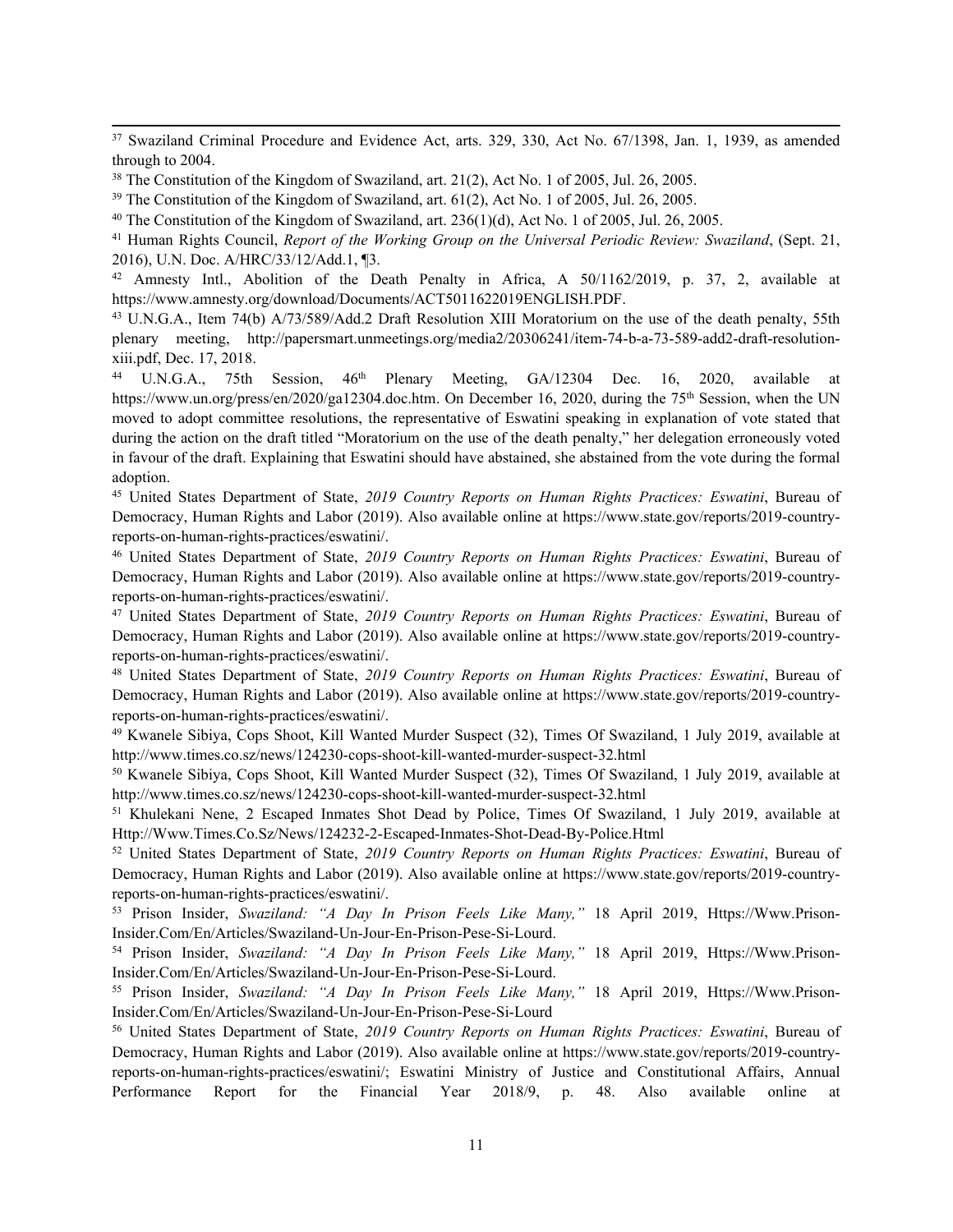http://www.gov.sz/images/justice/ADMINSTRATION/Annual-Performance-Report-2018-final.pdf.

57 Eswatini Ministry of Justice and Constitutional Affairs, Annual Performance Report for the Financial Year 2018/9, p. 43. Also available online at http://www.gov.sz/images/justice/ADMINSTRATION/Annual-Performance-Report-2018-final.pdf.

<sup>58</sup> United States Department of State, *2019 Country Reports on Human Rights Practices: Eswatini*, Bureau of Democracy, Human Rights and Labor (2019). Also available online at https://www.state.gov/reports/2019-countryreports-on-human-rights-practices/eswatini/.

<sup>59</sup> United States Department of State, *2019 Country Reports on Human Rights Practices: Eswatini*, Bureau of Democracy, Human Rights and Labor (2019). Also available online at https://www.state.gov/reports/2019-countryreports-on-human-rights-practices/eswatini/.

<sup>60</sup> United States Department of State, *2019 Country Reports on Human Rights Practices: Eswatini*, Bureau of Democracy, Human Rights and Labor (2019). Also available online at https://www.state.gov/reports/2019-countryreports-on-human-rights-practices/eswatini/.

<sup>61</sup> Eswatini Ministry of Justice and Constitutional Affairs, Human Rights. Available online at http://www.gov.sz/index.php/ministries-departments/ministry-of-justice/human-rights.

<sup>62</sup> United States Department of State, *2019 Country Reports on Human Rights Practices: Eswatini*, Bureau of Democracy, Human Rights and Labor (2019). Also available online at https://www.state.gov/reports/2019-countryreports-on-human-rights-practices/eswatini/.

63 Freedom House, *Freedom in the World 2020: Eswatini*. Also available online at <https://freedomhouse.org/country/eswatini/freedom-world/2020>.

<sup>64</sup> United States Department of State, *2019 Country Reports on Human Rights Practices: Eswatini*, Bureau of Democracy, Human Rights and Labor (2019). Also available online at https://www.state.gov/reports/2019-countryreports-on-human-rights-practices/eswatini/.

<sup>65</sup> United States Department of State, *2019 Country Reports on Human Rights Practices: Eswatini*, Bureau of Democracy, Human Rights and Labor (2019). Also available online at https://www.state.gov/reports/2019-countryreports-on-human-rights-practices/eswatini/.

<sup>66</sup> United States Department of State, *2019 Country Reports on Human Rights Practices: Eswatini*, Bureau of Democracy, Human Rights and Labor (2019). Also available online at https://www.state.gov/reports/2019-countryreports-on-human-rights-practices/eswatini/.

<sup>67</sup> United States Department of State, *2019 Country Reports on Human Rights Practices: Eswatini*, Bureau of Democracy, Human Rights and Labor (2019). Also available online at https://www.state.gov/reports/2019-countryreports-on-human-rights-practices/eswatini/.

<sup>68</sup> United States Department of State, *2019 Country Reports on Human Rights Practices: Eswatini*, Bureau of Democracy, Human Rights and Labor (2019). Also available online at https://www.state.gov/reports/2019-countryreports-on-human-rights-practices/eswatini/.

<sup>69</sup> United States Department of State, *2019 Country Reports on Human Rights Practices: Eswatini*, Bureau of Democracy, Human Rights and Labor (2019). Also available online at https://www.state.gov/reports/2019-countryreports-on-human-rights-practices/eswatini/.

<sup>70</sup> Amnesty Intl., Death Sentences and Executions in 2019, p. 47, Apr. 4, 2020, available at https://www.justice.gov/file/1272316/download.

71 Eswatini Observer, *No Family Visits for Convict David Simelane*, Bodwa Mbingo (October 19, 2019). Also available online at http://new.observer.org.sz/details.php?id=10550.

<sup>72</sup> United States Department of State, *2019 Country Reports on Human Rights Practices: Eswatini*, Bureau of Democracy, Human Rights and Labor (2019). Also available online at https://www.state.gov/reports/2019-countryreports-on-human-rights-practices/eswatini/.

<sup>73</sup> United States Department of State, *2019 Country Reports on Human Rights Practices: Eswatini*, Bureau of Democracy, Human Rights and Labor (2019). Also available online at https://www.state.gov/reports/2019-countryreports-on-human-rights-practices/eswatini/.